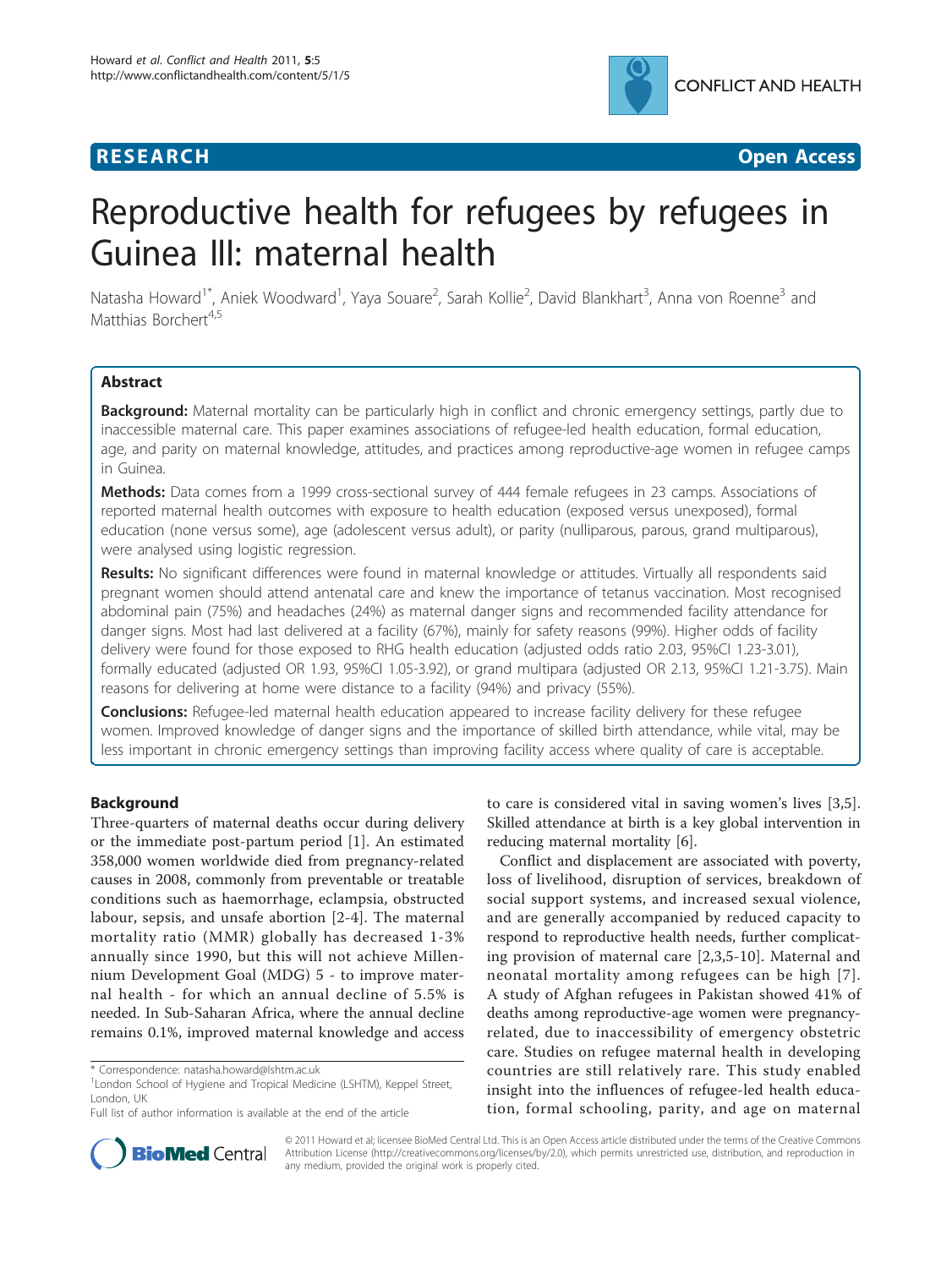knowledge, attitudes and practices among reproductiveage refugee women in Guinea.

# Setting

Fifteen years of conflict in Liberia and Sierra Leone displaced over 500,000 people into the Forest Region of neighbouring Guinea [[11](#page-7-0)]. Many Liberians returned home after 1997 elections, while the Sierra Leone conflict lasted until 2002. Two major refugee influxes in the early and late nineties strained Guinean health services, weakened by governmental economic policies. Guinea's Ministry of Health integrated refugee health services into the health system. Refugees received free care at Guinean facilities, costs covered by the United Nations High Commissioner for Refugees (UNHCR). However, antenatal care attendance was only 11-42% for refugees, while almost 100% for Guineans, with some refugees reporting government reproductive health services as unsatisfactory [[12\]](#page-7-0). In 2008, MMR was 860 per 100,000 live births for women living in Guinea, 859 in Liberia, and 1,033 in Sierra Leone with the latter being one of the highest recorded in the world [\[3](#page-7-0)].

### Programme

A full description of the programme and services provided is published in von Roenne et al [\[12\]](#page-7-0). In 1995, a group of refugee midwives and laywomen supported by German Technical Cooperation (GTZ) established the non-governmental organisation 'Reproductive Health Group' (RHG). Aiming to improve services for fellow refugees in Guéckédou and Kissidougou prefectures, RHG recruited refugee nurses and midwives to local Guinean health facilities and trained refugee laywomen to provide reproductive health education, referrals, and contraceptives for their communities [[12](#page-7-0)].

As part of developing and strengthening programming, RHG staff conducted operational research when stability and funding allowed. Data for this study was collected during a 1999 cross-sectional reproductive health interview survey of refugees in the Forest Region [\[13\]](#page-7-0).

# **Objectives**

The primary objective was to assess whether exposure to RHG facilitator-led health education was associated with differences in maternal knowledge, attitudes, or practices. Secondary objectives were to assess whether age, parity or education, were associated with differences in maternal knowledge, attitudes or practices.

# Methods

# Study design

Methodology was published in detail elsewhere [\[13\]](#page-7-0). Maternal healthcare as used here focuses on the continuum of care during antenatal, natal, and postnatal

periods [[8\]](#page-7-0). The target population was female refugees of reproductive age (15 to 49) from an estimated population of 125,000 women living in 48 camps across Guinea's Forest Region where RHG had been active for four years. Sampling was multi-stage. First, 45 clusters of households were randomly selected in 23 camps, with probability of selection proportional to camp size. Second, a stratified sample of ten women per cluster was randomly selected from household lists. Sample size was calculated to detect a difference of 10% versus 20% between strata of equal size with 80% power and 95% confidence level (95%CI), accounting for clustering. Participation was voluntary, with no reimbursement beyond travel costs. Ethical approval was provided by the Ministry of Public Health in Guinea and the London School of Hygiene & Tropical Medicine (LSHTM) in the UK.

### Data collection and analysis

The questionnaire was adapted from those used and validated in similar developing-country settings and piloted in a camp excluded from the study [[13](#page-7-0)]. Additional questions were added relevant to specific RHG maternal health education content. To improve reliability, questions were read verbatim in English, the language used by most respondents, and only translated or rephrased if a respondent did not understand. Prompting was only used for certain questions where multiple answers were possible (e.g. danger signs for pregnant women). Female interviewers were recruited from the refugee community, trained for four days, and given instruction on issues including privacy, prompting, and translations. Data was double-entered in Epi-Info™6, with range and consistency checks to reduce transposition error [[13,14\]](#page-7-0).

Analysis was conducted using Stata®11. Associations of maternal health variables with exposure to RHG facilitators, parity, education level, and age, were analysed using logistic regression.

The study assessed maternal knowledge, attitudes and practices of women on topics previously taught through RHG activities. Exposure to RHG-led health education was categorised as exposed if participants reported their main source of family planning (FP) information as an RHG facilitator or drama group and *unexposed* if not. Women receiving family-planning advice also received pregnancy-related information. Authors also used arrival at camp before or after 1996 as a comparative proxy, as all participants who had been in camp prior to 1996 could be assumed to have been exposed to RHG activities [[13](#page-7-0)].

Formal educational attainment was categorised as some (any primary education or more) or *none* (no formal education). Education was selected as it is a social determinant of health, positively affecting knowledge,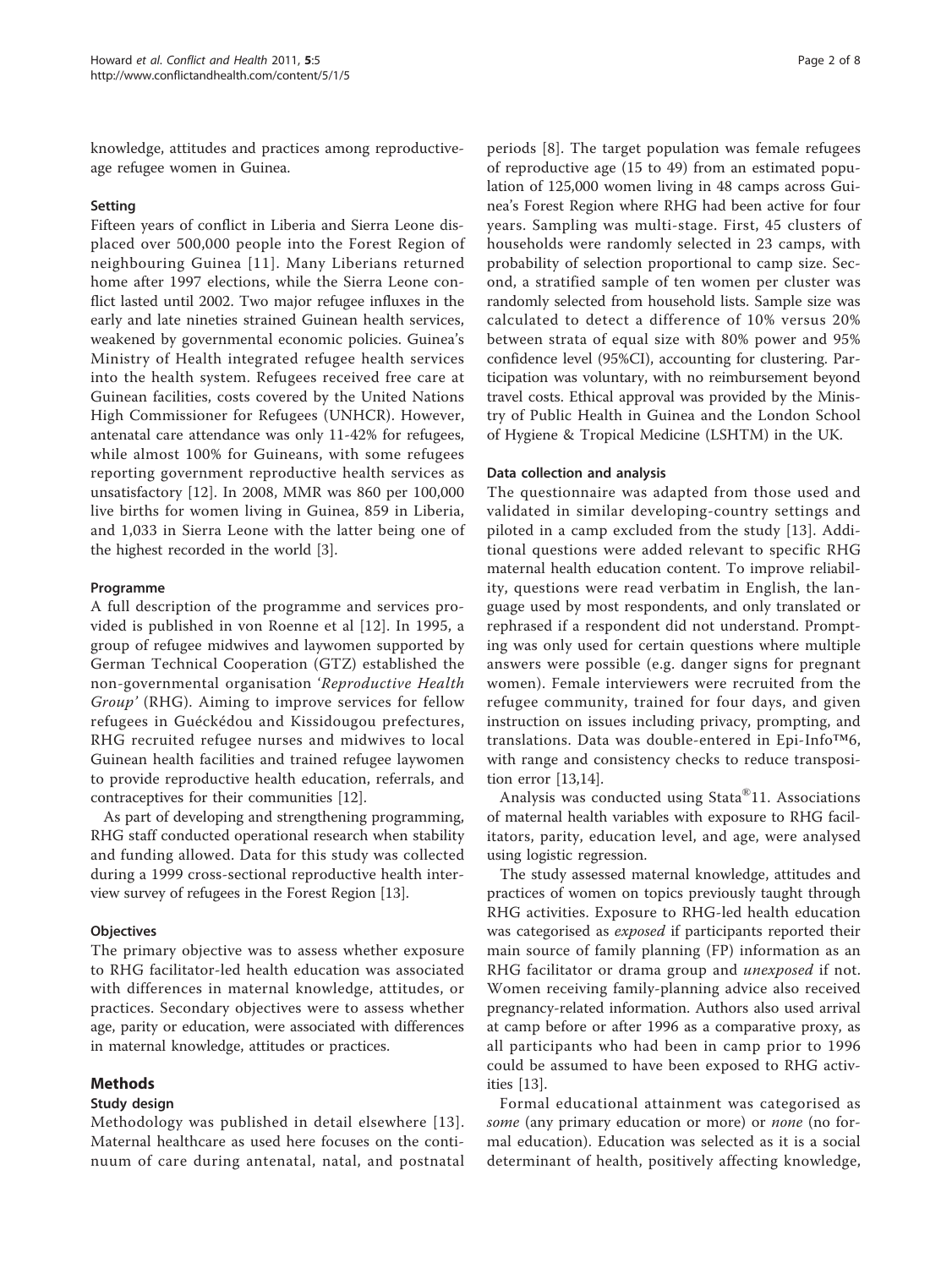<span id="page-2-0"></span>social skills, and discussion about health, all of which better equip women to access and use health information and services [[15](#page-7-0)]. Women with some formal education could be expected to have improved knowledge, attitudes and practices compared to women without any formal education.

Age was categorised as adolescent (15-19) or adult (20-49). Age was explored because adolescents have specific reproductive needs that are often not as welladdressed as those of women 20 years and above [[16](#page-7-0)]. For example, young mothers' physical immaturity heightens their risk of mortality or morbidity from obstructed labour, fistula, and premature birth [\[17\]](#page-7-0).

Parity was categorised as nulliparous, parous or grand multiparous (having delivered five or more infants), the last being considered a risk factor in subsequent pregnancies. Parity was explored because it seemed logical that women who have given birth would have increased maternal knowledge and possibly different attitudes and practices. Previous research in this population showed parity had a significant association with FP knowledge, indicating it might have a significant association with general reproductive health knowledge and practices [[13](#page-7-0)].

Period of arrival in camp was categorised as pre-1996 or post-1995 to account for different waves of migration.

Location of most recent delivery was categorised as home (i.e. with or without skilled assistance) or *facility* (e. g. delivery at a hospital, health post, or health centre with skilled assistance). Home deliveries typically took place without the assistance of a skilled birth attendant [\[6\]](#page-7-0).

Obstetric need was defined as having experienced penetrative sex and not currently abstaining or using any modern family planning method, as this could lead to pregnancy and the need for maternal healthcare.

Clustering was accounted for using robust standard errors. Potential confounders, including RHG exposure, age, formal education, arrival period in camp, religion, and marriage age, were selected according to published literature on maternal health and refugees and expert discussion. To maintain the strength of multivariate models, potential confounders (except marriage age and religion) were coded as binary after determining that this did not alter odds ratios (ORs). Confounders were retained in multivariate models if they changed odds ratios by at least 10%.

# Results

# **Demographics**

The response rate exceeded 95% and the total sample was 444 women. Table 1 shows most respondents were from Sierra Leone (97%) and had arrived in camp after 1995 (58%). Only 29% had received some formal education. Almost all (94%) were sexually experienced. Most (72%) were married, 74% during adolescence, and 32%

# Table 1 Demographic characteristics

| Variable                        | Women (%)       |
|---------------------------------|-----------------|
| All respondents:                | $n = 444 (100)$ |
| Age                             |                 |
| 15-24 (Adolescent)              | 190 (43)        |
| 25-47 (Adult)                   | 254 (57)        |
| Country of origin               |                 |
| Sierra Leone                    | 432 (97)        |
| Liberia                         | 12(3)           |
| Arrival in camp                 |                 |
| Before 1996                     | 188 (42)        |
| 1996 or later                   | 256 (58)        |
| <b>Education</b>                |                 |
| No formal education             | 316 (71)        |
| Some formal education           | 128 (29)        |
| Religion                        |                 |
| Catholic                        | 88 (20)         |
| Protestant                      | 184 (41)        |
| Muslim                          | 172 (39)        |
| Age at first penetrative sex    |                 |
| 15 years or less                | 228 (51)        |
| 16 years or older               | 185 (42)        |
| Unknown                         | 5(1)            |
| Never                           | 26 (6)          |
| <b>Marital status</b>           |                 |
| Never married                   | 69 (16)         |
| Currently married               | 320 (72)        |
| Widowed/Separated               | 55 (12)         |
| Parity                          |                 |
| Nulliparous                     | 84 (19)         |
| Primiparous                     | 64 (14)         |
| Multiparous (2-4)               | 159 (36)        |
| Grand multipara (5-14)          | 137 (31)        |
| Obstetric need*                 |                 |
| No - Never had penetrative sex  | 26 (6)          |
| No - Current FP user/abstaining | 115 (26)        |
| Yes                             | 303 (68)        |
| Ever married respondents        | $n = 375 (100)$ |
| Partner has other wife/partners | 120 (32)        |
| Currently living with partner   | 275 (73)        |
| Age at marriage                 |                 |
| 10 or under                     | 12 (4)          |
| $11 - 14$                       | 39 (10)         |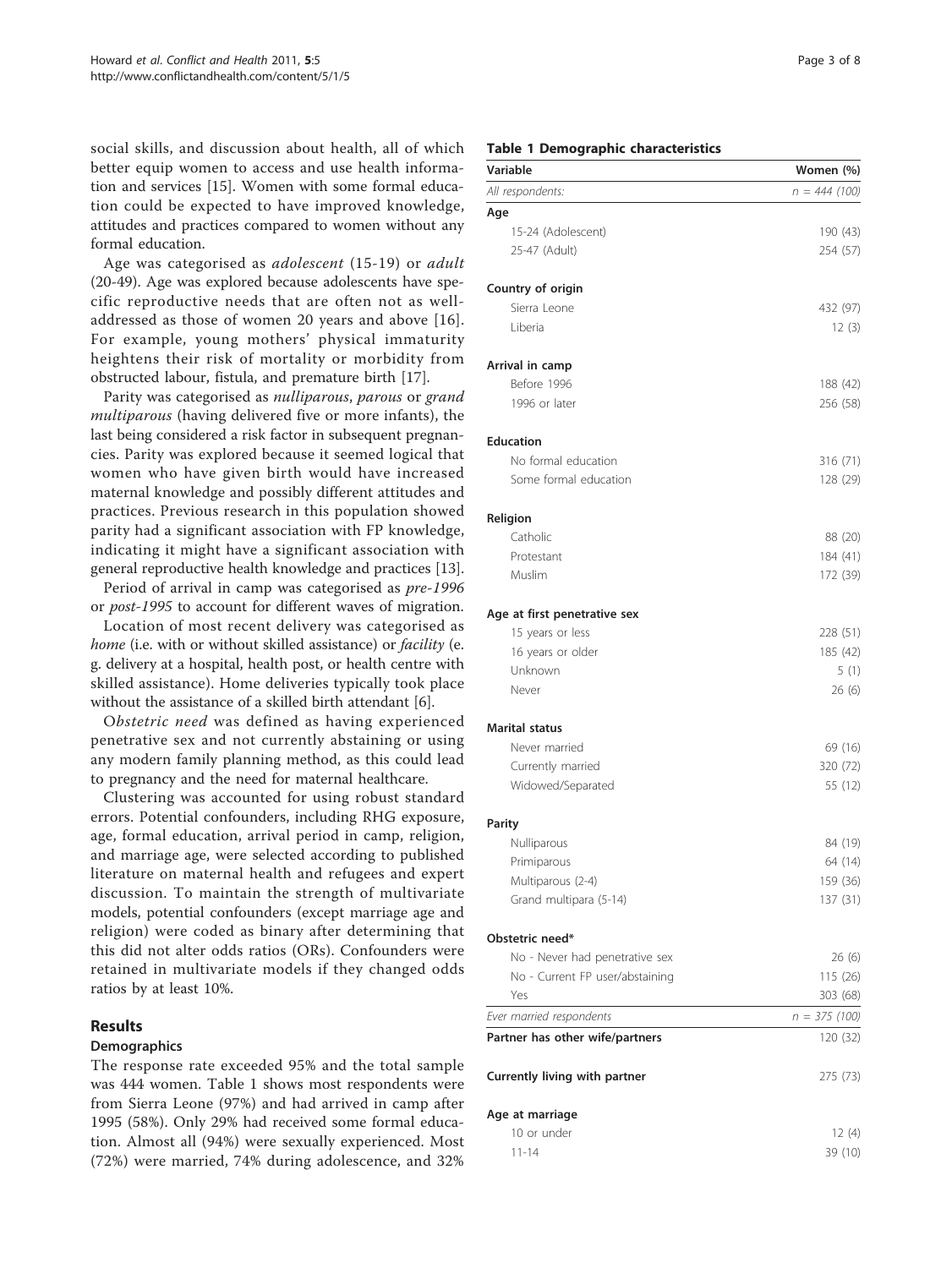|  |  |  | Table 1 Demographic characteristics (Continued) |  |
|--|--|--|-------------------------------------------------|--|
|--|--|--|-------------------------------------------------|--|

| $15 - 17$                        | 226 (60)       |
|----------------------------------|----------------|
| 18-29                            | 96 (26)        |
| $30+$                            | 1(0)           |
| Parous female respondents        | $n = 360(100)$ |
| Living children                  |                |
| None                             | 36 (10)        |
| 1-3 children living in household | 258 (72)       |
| 4-8 children living in household | 66 (18)        |
| Place of last delivery           |                |
| At home                          | (31)           |

NB: No prompting was used. \*Obstetric need covers all women who have had sex and do not currently use any family planning.

At facility 249 (69)

reported their husband as having multiple wives. The majority of women were parous (81%), including 31% grand-multiparous, and had an average of two children living with them. Approximately 69% of women last delivered at a facility, while approximately 68% would potentially need obstetric care in the next twelve months.

### Exposure to RHG activities

Table [2](#page-4-0) shows the association of RHG exposure with maternal knowledge, attitudes, and practices. No significant differences were found in maternal knowledge or attitudes between RHG-exposed and unexposed women. Almost all respondents (99%) said women should attend antenatal care (ANC), primarily for safe pregnancy and delivery (81%). Most respondents reported abdominal pain (75%) or headaches (24%) as danger signs, while other signs including vaginal bleeding and oedema were never mentioned. Despite not reporting several danger signs, 96% of women said they would seek facility care if they considered themselves at risk.

RHG-exposed women had almost twice the odds of unexposed women of having last delivered in a facility (OR 1.93; 95%CI 1.23-3.01). Safety (99%) and staff competence (88%) were the main reasons reported for choosing facility delivery. RHG-exposed women were 63% less likely to report staff competence as reason for facility deliver (OR 0.37, adjusted for age at marriage; 95%CI 0.15-0.90), but had 2.5 times higher odds of reporting cost as reason for facility delivery (OR 2.50, adjusted for age at marriage; 95%CI 1.34-4.69). The main reasons reported for home delivery by all respondents were distance to a facility (94%) and privacy (55%). Large camps (e.g. over 10,000 population) had dedicated health centres, while smaller camps shared centres. However, camp size was not associated with choice of home delivery or with perceived distance to

health facilities. Using period of arrival as proxy for RHG exposure provided similar results.

### Education and age

Having any formal education was not associated with maternal health knowledge or attitudes. Educated women had almost twice the odds of last having delivered at a facility (OR 1.93, adjusted for age at marriage; 95%CI 0.96-3.92), though this was not significant. Safety (99%) and staff competence (87%) were the main reasons reported for facility delivery, while distance to facility (97%) and privacy (50%) were the main reasons given for home delivery.

No significant differences were found in maternal knowledge, attitudes, or practices among adolescents versus mature women.

#### Parity

No significant differences were found between nulliparous and parous women regarding main reasons for attending ANC, vaccinations, or recognition of danger signs. Parous women recognised abdominal pain (77% versus 64%), while nulliparous women recognised headaches (36% versus 23%) more frequently (OR 1.86, adjusted for age, education, arrival period; 95%CI 1.09- 3.17). Approximately 95% of women said they would go to a facility if experiencing danger signs.

Table [3](#page-5-0) compares grand multiparous (≥5 births) and lower parity (1-4 births) women by place of last delivery and reasons given. Grand multiparous women had almost twice the odds of having last delivered at a facility compared with lower-parity respondents (OR 1.85, adjusted for marriage age; 95%CI 1.06-3.23). Safety (98%) and distance to facility (94%) remained the main reasons for facility or home delivery respectively, with no significant differences by parity.

# **Discussion**

This study indicates that the majority of participants (68%) had potential obstetric need. According to the literature, 15% of these women would require emergency obstetric care [\[18\]](#page-7-0). While access to basic and comprehensive emergency obstetric care was not measured, 68% potential need indicates the importance of maternal support and access to care for these refugee women. The high obstetric need (Table [1](#page-2-0)) appeared related to low levels of contraceptive usage, largely due to desire for more children. Young women did not appear to have greater difficulties than mature women in accessing services. Research by the authors and others has indicated that refugee demand drove much of the improvements in government health services [[12,19\]](#page-7-0).

Maternal knowledge levels were generally low and did not differ significantly by exposure to RHG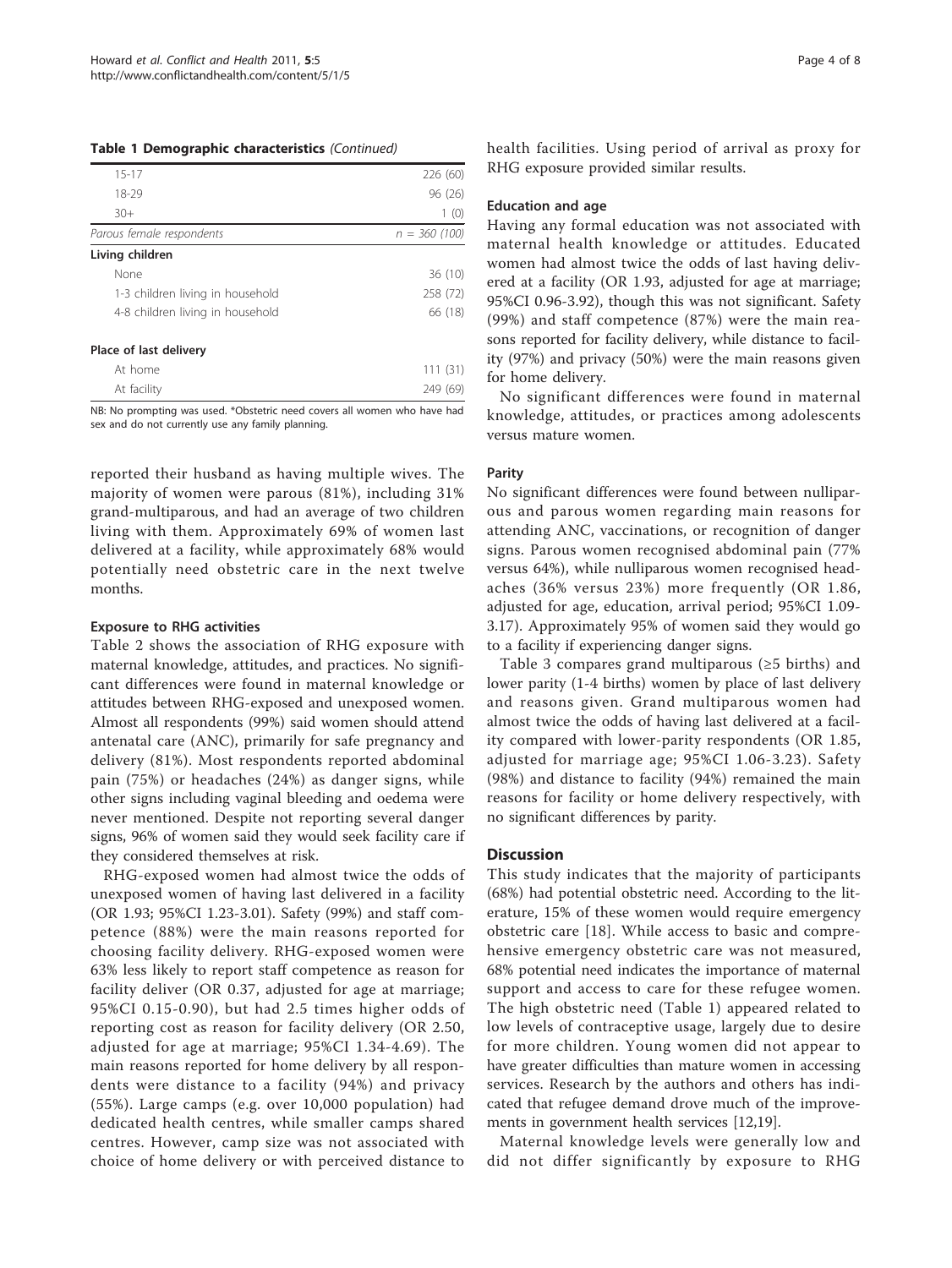# <span id="page-4-0"></span>Table 2 Maternal health knowledge, attitudes, and practices, comparing women exposed to RHG health education to those unexposed

| Variable                                         | Unexposed (%)   | RHG-exposed (%)  | OR <sup>c</sup> (95%Cl) |
|--------------------------------------------------|-----------------|------------------|-------------------------|
| All respondents:                                 | $n = 171 (100)$ | $n = 273(100)$   |                         |
| Pregnant women should attend ANC                 | 168 (98)        | 273 (100)        | ă,                      |
| Respondents who agreed women should attend ANC:  | $n = 168(100)$  | $n = 273$ (100)  | $\ddotsc$               |
| Main reason to attend ANC<br>(unprompted answer) |                 |                  |                         |
| Safe pregnancy/deliveryd,e,g                     | 137 (81)        | 219 (80)         | $0.76$ $(0.41 - 1.42)$  |
| Healthy childrend,e,g                            | 15(9)           | 34 (13)          | 1.88 (0.85-4.17)        |
| Vaccination/Otherd,e,g                           | 16(10)          | 20(7)            | $0.84$ $(0.38 - 1.88)$  |
| Reasons for vaccination in pregnancy             |                 |                  |                         |
| To protect against tetanusd,e,g                  | 156 (91)        | 264 (97)         | 2.22 (0.52-9.43)        |
| All respondents:                                 | $n = 171 (100)$ | $n = 273(100)$   |                         |
| Danger signs in pregnancy*,**                    |                 |                  |                         |
| Headaches <sup>d-g</sup>                         | 40 (23)         | 72 (26)          | 1.17 (0.70-1.97)        |
| Abdominal paind-g                                | 131 (77)        | 201 (74)         | $0.85(0.51-1.43)$       |
| Vaginal bleeding/Oedema                          | 0(0)            | 0(0)             |                         |
| Actions if danger signs present                  |                 |                  |                         |
| Visit health facility                            | 160 (94)        | 269 (99)         |                         |
| Other/Don't know <sup>d,9</sup>                  | 11(6)           | 4(1)             | 4.32 (0.79-23.61)       |
| Parous respondents                               | $n = 134 (100)$ | $n = 225$ (100)  |                         |
| Place of last delivery                           |                 |                  |                         |
| Facility                                         | 81 (60)         | 168 (74)         |                         |
| Home <sup>a,d-g</sup>                            | 53 (40)         | $57^b$ (26)      | 1.93 (1.23-3.01)        |
| If last delivered at facility                    | $n = 81 (100)$  | $n = 168(100)$   |                         |
| Reasons for facility delivery*,**                |                 |                  |                         |
| Safetye,f                                        | 80 (99)         | 166 (99)         | $1.32(0.11 - 15.67)$    |
| Staff competence a,d,e,g                         | 75 (94)         | 140 (82)         | $0.37$ $(0.15 - 0.90)$  |
| Staff attitude <sup>d-g</sup>                    | 65 (80)         | 138 (82)         | $1.13(0.57 - 2.25)$     |
| Privacy <sup>d-g</sup>                           | 65 (81)         | 120 (71)         | $0.58(0.29-1.14)$       |
| Referred by health staff <sup>d-g</sup>          | 38 (48)         | 98 (58)          | 1.55 (0.82-2.93)        |
| Nearness of facility <sup>d-g</sup>              | 44 (54)         | 86 (51)          | $0.91(0.54-1.51)$       |
| Costsa,d,e,g                                     | 14(18)          | 55 (33)          | 2.50 (1.34-4.69)        |
| If last delivered at home:                       | $n = 53(100)$   | $n = 57^b$ (100) |                         |
| Reasons for home delivery*,**                    |                 |                  |                         |
| Distance to facility <sup>9</sup>                | 48 (91)         | 55 (96)          | 4.97 (0.79-31.15)       |
| Privacy <sup>9</sup>                             | 30(57)          | 30(53)           | $0.61$ $(0.26-1.44)$    |
| Staff competenced,e,g                            | 19 (36)         | 20(35)           | $0.93$ $(0.41 - 2.13)$  |
| $Costs^{d,g}$                                    | 14(26)          | 21 (36)          | $1.27(0.51 - 3.20)$     |
| Staff attitude <sup>a, g</sup>                   | 18 (34)         | 14(25)           | $0.37$ $(0.17 - 0.83)$  |
| Tradition <sup>e, g</sup>                        | 7(13)           | 9(16)            | 1.30 (0.55-3.08)        |

NB: \*prompting may have been used; \*\*multiple answers possible; <sup>a</sup>Significant p-value (p ≤ 0.05); <sup>b</sup>One participant was removed from analysis as she did not report where she delivered; <sup>c</sup>Adjusted for age, education, period of arrival (pre/post 1996), age at marriage; <sup>d</sup>Adjusted OR excludes education; <sup>e</sup>Adjusted OR excludes period of arrival; <sup>f</sup> Adjusted OR excludes age at marriage; <sup>g</sup>Adjusted OR excludes age.

activities. This did not seem due to the exposure proxy measure used, as time in camp provided similar results. Reasons for this are unclear as maternal health education was provided in RHG sessions. Lack of maternal health knowledge can negatively affect access to needed care [[20](#page-7-0)]. Increasing maternal knowledge among refugee women, especially recognition of danger signs beyond abdominal pain and headaches, could improve care seeking and thus birth outcomes [[6,21](#page-7-0),[22\]](#page-7-0). A study of Afghan refugees showed that providing information on danger signs in pregnancy increased timely seeking of skilled birth support [[23](#page-7-0)]. A possible reason for better knowledge transmission in the Afghan study was the higher number of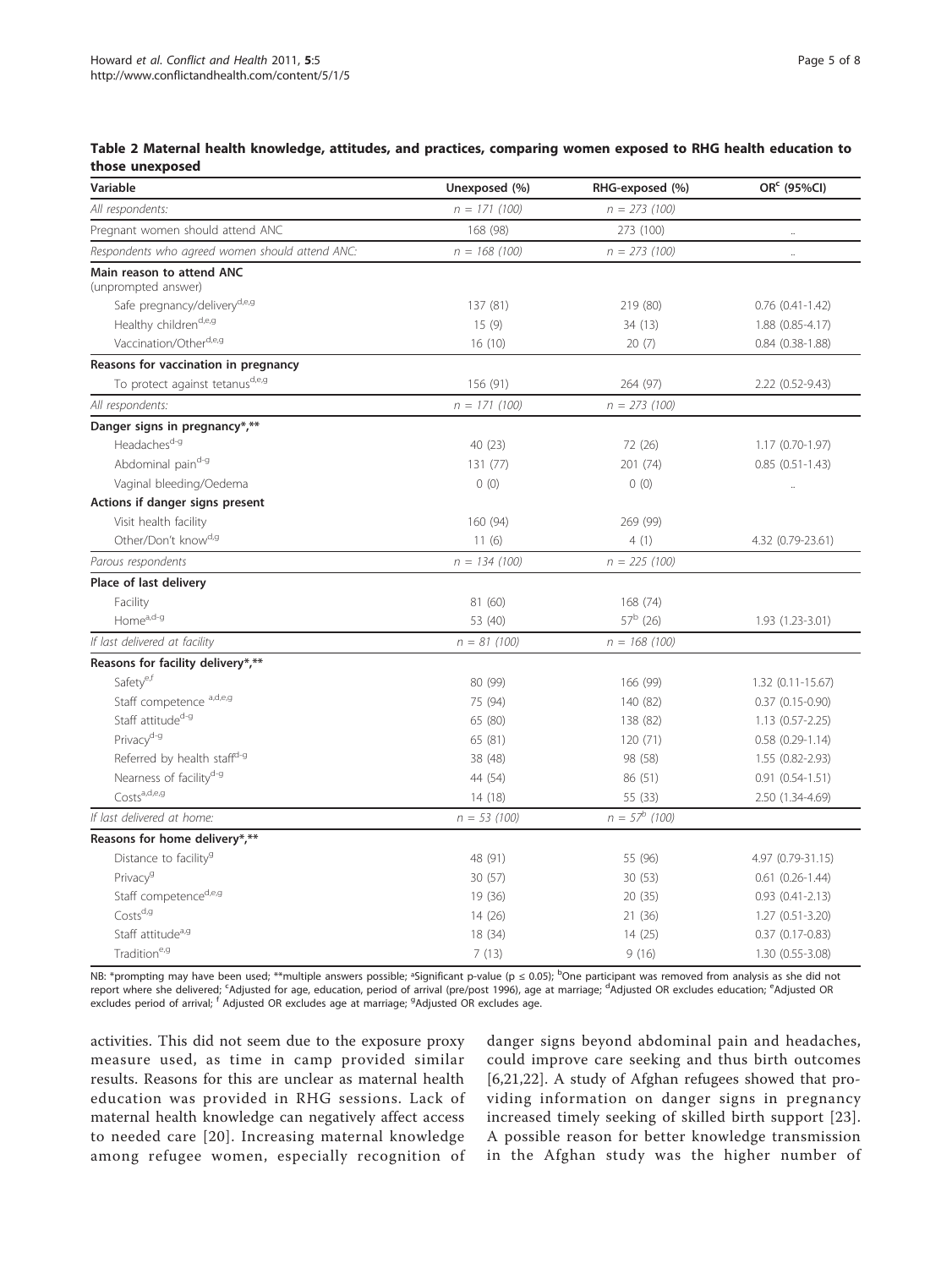<span id="page-5-0"></span>Table 3 Place of last delivery and reasons, comparing grand multiparous (≥5 births) to parous women (1-4 births)

| Variable                                    | Parous (%)      | G. Multipara<br>(%)    | OR <sup>c</sup> (95%<br>CI) |
|---------------------------------------------|-----------------|------------------------|-----------------------------|
| All parous respondents:                     | $n = 223$ (100) | $n = 136^{b}$<br>(100) |                             |
| Place of last delivery                      |                 |                        |                             |
| Facility                                    | 144 (65)        | 105 (77)               |                             |
| Homea, d,e,g                                | 79 (35)         | 31(23)                 | 1.85<br>$(1.06 - 3.23)$     |
| If last delivered at facility:              | $n = 144(100)$  | $n = 105 (100)$        |                             |
| <b>Reasons for facility</b><br>delivery*,** |                 |                        |                             |
| Safetye,f                                   | 143 (99)        | 103 (98)               | 0.78<br>$(0.11 - 5.37)$     |
| Staff competenced,e,f                       | 124 (86)        | 91 (88)                | 1.25<br>$(0.49 - 3.19)$     |
| Staff attitude <sup>d-h</sup>               | 118 (82)        | 85 (81)                | 0.94<br>$(0.48 - 1.83)$     |
| Privacy <sup>d-f,h</sup>                    | 113 (79)        | 72 (69)                | 0.54<br>$(0.27 - 1.07)$     |
| Referred by health<br>staff <sup>d-f</sup>  | 79 (55)         | 57 (54)                | 0.97<br>$(0.55 - 1.74)$     |
| Nearness of facility <sup>d-f,</sup><br>h   | 79 (55)         | 51 (48)                | 0.56<br>$(0.31 - 1.04)$     |
| Costs <sup>d-f</sup>                        | 43 (30)         | 26 (25)                | 0.56<br>$(0.28 - 1.12)$     |
| If last delivered at home:                  | $n = 79(100)$   | $n = 31 (100)$         |                             |
| Reasons for home<br>delivery*,**            |                 |                        |                             |
| Distance to facility <sup>e,t</sup>         | 74 (94)         | 29 (94)                | 0.80<br>$(0.11 - 5.83)$     |
| Privacy <sup>d-f,h</sup>                    | 44 (56)         | 16(52)                 | 0.56<br>$(0.18 - 1.75)$     |
| Staff competenced,e,h                       | 25 (32)         | 14 (45)                | 1.51<br>$(0.49 - 4.67)$     |
| $Costs^{d-f,h}$                             | 23 (29)         | 12 (39)                | 1.06<br>$(0.43 - 2.60)$     |
| Staff attitude                              | 24 (30)         | 8 (26)                 | 0.81<br>$(0.25 - 2.61)$     |
| Tradition <sup>e,h</sup>                    | 7 (9)           | 9(29)                  | 4.01<br>$(0.80 - 20.15)$    |

NB: \*prompting may have been used; \*\*multiple answers possible; ªSignificant p-value (p  $\leq$  0.05); <sup>b</sup>One participant was removed from analysis as she did not report where she delivered; <sup>c</sup>Adjusted for age, education, period of arrival, age at marriage, RHG exposure; <sup>d</sup>Adjusted OR excludes education; <sup>e</sup>Adjusted OR excludes period of arrival; <sup>f</sup>Adjusted OR excludes age at marriage; <sup>g</sup>Adjusted OR excludes age; <sup>h</sup>Adjusted OR excludes RHG exposure.

educational workers serving a smaller population, with 330 volunteer community health workers and 325 female health workers for 96,300 male and female refugees (1:300) versus 75 facilitators for 125,000 female refugees (1:1,700) in Guinea [[12,23](#page-7-0)]. This suggests that observable increases in maternal knowledge and attitudes require considerable staff investment. However, it is also possible that RHG sessions emphasised family

planning or STIs rather than maternal health, or that key content was missed, as health education quality was not included in this assessment.

Neither formal education, nor age, nor parity was significantly associated with maternal knowledge or attitudes. These findings reinforce earlier findings from this population that age and education were only weakly associated with sexually-transmitted disease or family planning knowledge and practice outcomes [[13,14\]](#page-7-0). Two potential explanations present themselves. First, in traditional African settings adolescent women are not necessarily informed about maternal health, potentially gaining knowledge with each pregnancy and ANC visit. For example, Benner et al show that young women are often unaware they could become pregnant during first sex [[24](#page-7-0)]. Second, in this population ANC attendance covered approximately 54% of expected deliveries and data was not available on numbers of ANC visits [[12](#page-7-0)]. Thus, while almost all respondents said pregnant women should attend ANC, many did not do so and consequently missed ANC-delivered health education and support. Research shows a positive association between ANC attendance and facility delivery, with women who attend at least four times most likely to deliver at facilities [[25,26](#page-7-0)]. Low ANC attendance may have reduced observable age and parity differences [[12-16,27\]](#page-7-0).

While research suggests that skilled birth attendance is most frequently sought for first deliveries, with careseeking decreasing as parity increases, this study suggests the reverse [\[6](#page-7-0)]. Grand multiparas, along with formally-educated women, were significantly more likely than others to have delivered most recently at a facility. It is possible that previous negative experiences during conflict or as refugees increased risk-aversion, as safety was the main reason reported for facility delivery. As responses were adjusted for child mortality, fear of personal harm appeared the main reason. Findings indicate that despite a lack of maternal health knowledge, most women chose delivery options they considered safer. More research in refugee settings is needed to determine possible reasons and why this differs from other research.

Age and education were not significantly associated with place of last delivery, unlike other research showing older or less-educated women as less likely to have skilled birth attendance [\[6,25,28](#page-7-0)]. It is possible that refugee status reduced traditional family-based coping mechanisms, causing women to choose safer professional deliveries when possible. Additionally, refugees may have had access to better facilities than were available in Sierra Leone, though this would contradict refugee reports of poorer reproductive health services in Guinea [\[12](#page-7-0)].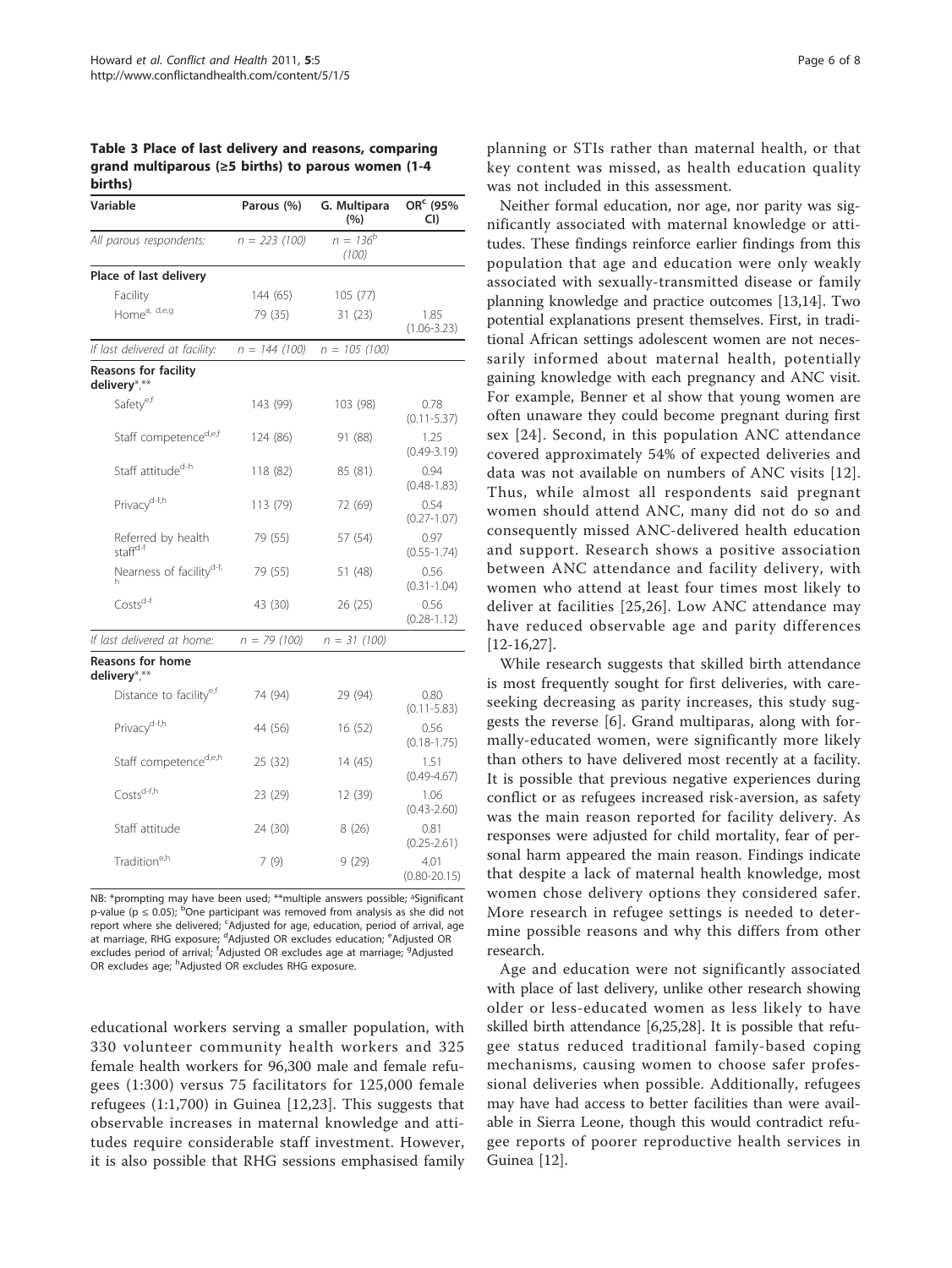While safety was the main reason women reported for choosing facility delivery, distance was one of the main reasons they did not. This suggests that while many women preferred facility delivery, poor accessibility was a barrier. Cost was the most significant difference between RHG-exposed and unexposed women in choosing facility delivery, also indicating that poor affordability (e.g. due to perceived costs, travel costs, under-table costs) might be a barrier. Facility delivery costs, approximately US\$6 for a girl and US\$7.5 for a boy (2009 United States dollar constants), were paid by UNHCR, while home-delivery costs were not. It is possible that RHG-exposed women were more aware of free services, thus favouring facility delivery.

Countries implementing the "skilled birth attendance in health facility" approach generally have significantly lower maternal mortality ratios than those that do not, depending upon the appropriateness, accessibility, and quality of care [\[29](#page-7-0)]. Poor-quality infrastructure, lack of transport, and population dispersal affect access to delivery services [[20](#page-7-0),[30,31](#page-7-0)]. There were 28 health facilities, including the district hospital, within the refugee zone of Guéckédou and Kissidougou districts, with comprehensive emergency obstetric care available in each larger camp. Camp size was not associated with reporting of distance as a barrier to facility delivery in this population. More research could determine whether perceived or actual distances are a greater barrier to facility delivery. Skilled attendant coverage was approximately 24% in this population, showing significant improvement would be needed to reach the 90% coverage required to meet MDG 5 by 2015 [\[12,32](#page-7-0)].

The authors are confident of the representativeness of the sample, having minimised reporting and observer bias through training and piloting, and reduced Type I error (false positive results) through robust standard errors methods. Available confounders were addressed, though unmeasured confounding may exist as data on factors such as socio-economic status and gender-based violence was missing. Cross-sectional studies do not account for time-sequence and the authors do not attribute causality or disregard potential reverse causality. While plausible that exposure to RHG activities encouraged facility deliveries, authors cannot rule out that those who preferred facility delivery may also have sought family planning advice from RHG. Alternatively, women who opted for facility delivery because they were particularly risk-aware or perhaps wanted a 'modern' delivery might also attend RHG sessions, without those sessions affecting their choice of delivery location.

In categorising RHG exposure, authors assumed that those women unable to explain family planning, and therefore not asked about their main information sources for family planning, had not been exposed to RHG activities. As this was a potentially significant assumption, authors compared findings with those using period of arrival at camp as RHG-exposure proxy, as all participants in camp prior to 1996 would have been exposed to RHG activities. Findings were similar with both proxy exposure measures, indicating that assumptions were reasonable. Family-planning/drama session participation was considered a more valid indicator than period of arrival at camp as it relies on reported rather than proximal exposure.

Postnatal care coverage was only 12% of expected deliveries in this refugee population [[12](#page-7-0)]. While RHG staff was aware that many women did not attend postnatal services, the reasons remain unclear as follow-up research could not be conducted. Postnatal care is often overlooked yet remains important for approximately 20 million women and babies affected by conflict and displacement and consequently the progression of MDG 5 [[33](#page-7-0)].

Since the 1994 ICPD Conference in Cairo, there have been some positive changes in reproductive health in Guinea, particularly the increased rates of contraceptive usage [\[13](#page-7-0),[19\]](#page-7-0). Guinean reproductive health services did not reach refugee women in the Forest Region effectively before RHG began activities. Prior to the refugee influx, the Forest Region was much less populated, with health centres few and far between and a population not accustomed to reproductive health service coverage. Refugee demand for better reproductive health services and RHG support of Guinean nurses working in tandem with and learning from Liberian and Sierra Leonean nurses significantly improved services [[12](#page-7-0)]. However, as most refugees have since returned to their countries of origin, RHG has stopped operating in Guinea. Meanwhile, Guinea has been suffering very difficult political and economic times and health services appear now in a worse state in this area than when RHG was active.

Despite a general lack of maternal health knowledge, most respondents said that ANC was important, that they would seek professional help for danger signs, and that they had last delivered in a facility (i.e. sought skilled birth attendance). That women exposed to RHG health education had significantly higher odds of facility delivery suggests the positive effect of RHG activities on skilled birth attendance and thus maternal health [[1-3\]](#page-7-0). Overall, authors are encouraged that exposure to RHG's 'maternal healthcare for refugees by refugees' is associated with higher prevalence of facility-based 'skilled' deliveries, but concerned that ANC attendance was low by African standards and refugees had significant knowledge gaps regarding maternal danger signs. More research is recommended to determine how accessibility to maternal health information and care in chronic conflict areas can be improved.